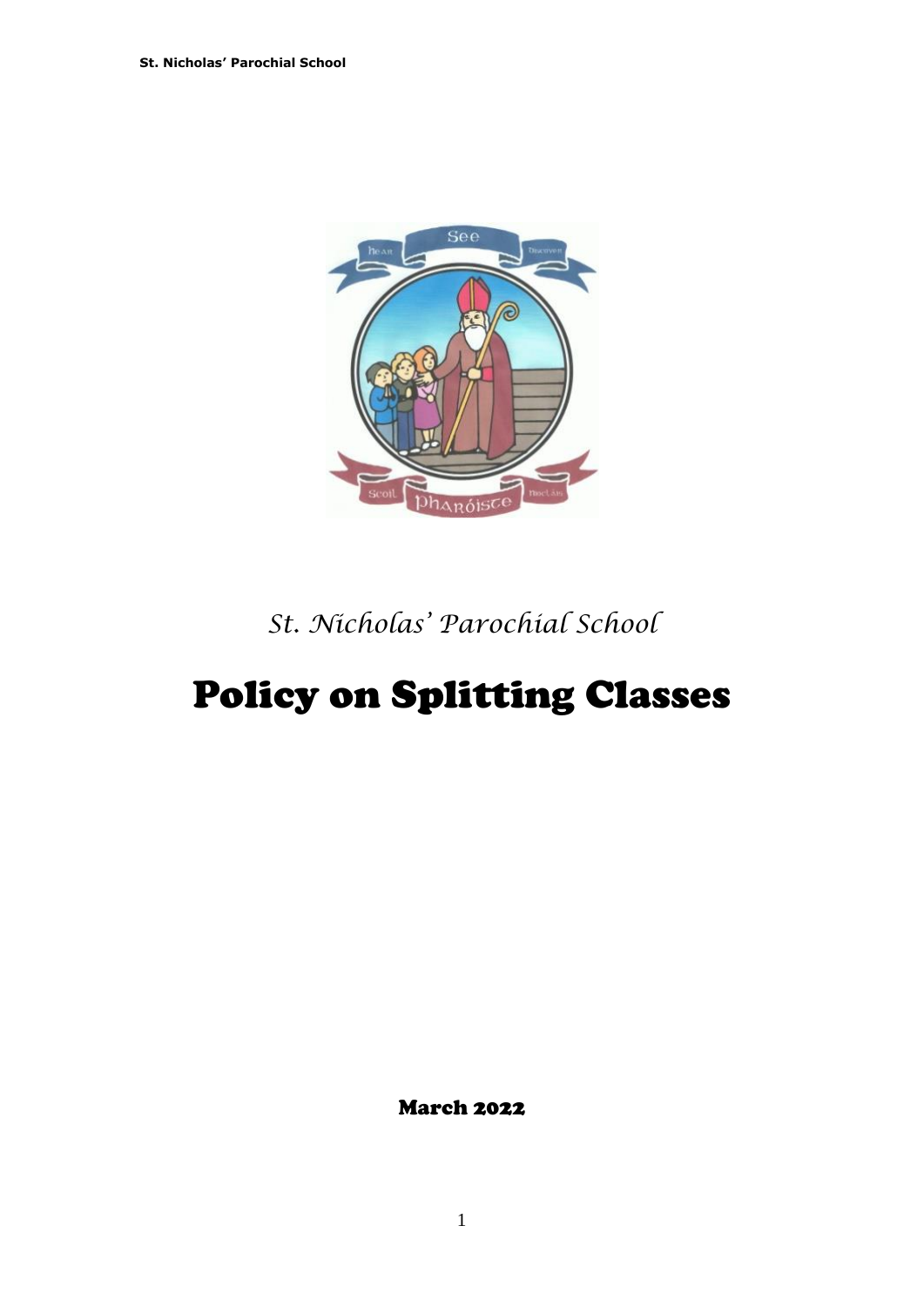## **Rationale**

In the interest of providing the best education for all students, it may from time to time be necessary to divide and combine class groups into mixed classes, which are smaller in size and offer a better pupil-teacher ratio.

### **Aims and Objectives of this Policy**

- To provide a framework for the splitting of classes
- To outline the criteria on which children are selected to be placed in mixed classes
- To outline the criteria for placing children in particular mixed-class groups
- To set out the supports which may be used to ensure the best learning outcomes for all children in mixed classes

## **Framework for the splitting of classes**

At the time of planning the classes for the coming year, the principal will look at the overall numbers in each year group and the number of teachers available to teach them. She will decide how best to organise classes with a view to providing the best educational opportunities for all children.

## **Criteria for placing children in particular class groups**

Children will be grouped in such a way so as to maximise the learning outcomes for *each child*. Classes will be primarily split based on:

- Date of birth, whilst also considering mixed ability groups and gender balance
- Dynamics of the class will be considered. Emotional, behavioural and social factors which could upset the dynamic of the new class will be taken into consideration
- The process of forming new friendships is a life skill which is important to develop. A positive and supportive attitude from parents is a key element in achieving a successful outcome in the new groups
- It will seldom be possible to satisfy all demands for groups of friends to be kept together. This decision will lie ultimately with the principal, who must consider the needs of every child in the class
- Classes may also be split in an open and transparent manner such as alphabetically should the need arise

This means it is not always possible to keep friends together but the teachers of each class to be split are consulted on the above issues and much work goes into the preparatory stage of the arrangement prior to the summer holidays. Sometimes pupils move to or from the school without informing the school in advance. This is outside the control of the principal.

Classes that have been split reunite daily to play together on the playground/sports field during breaks so they can maintain existing friendships as well as make new friends in the new group. This increases their circle of friends and their abilities to form new friendships.